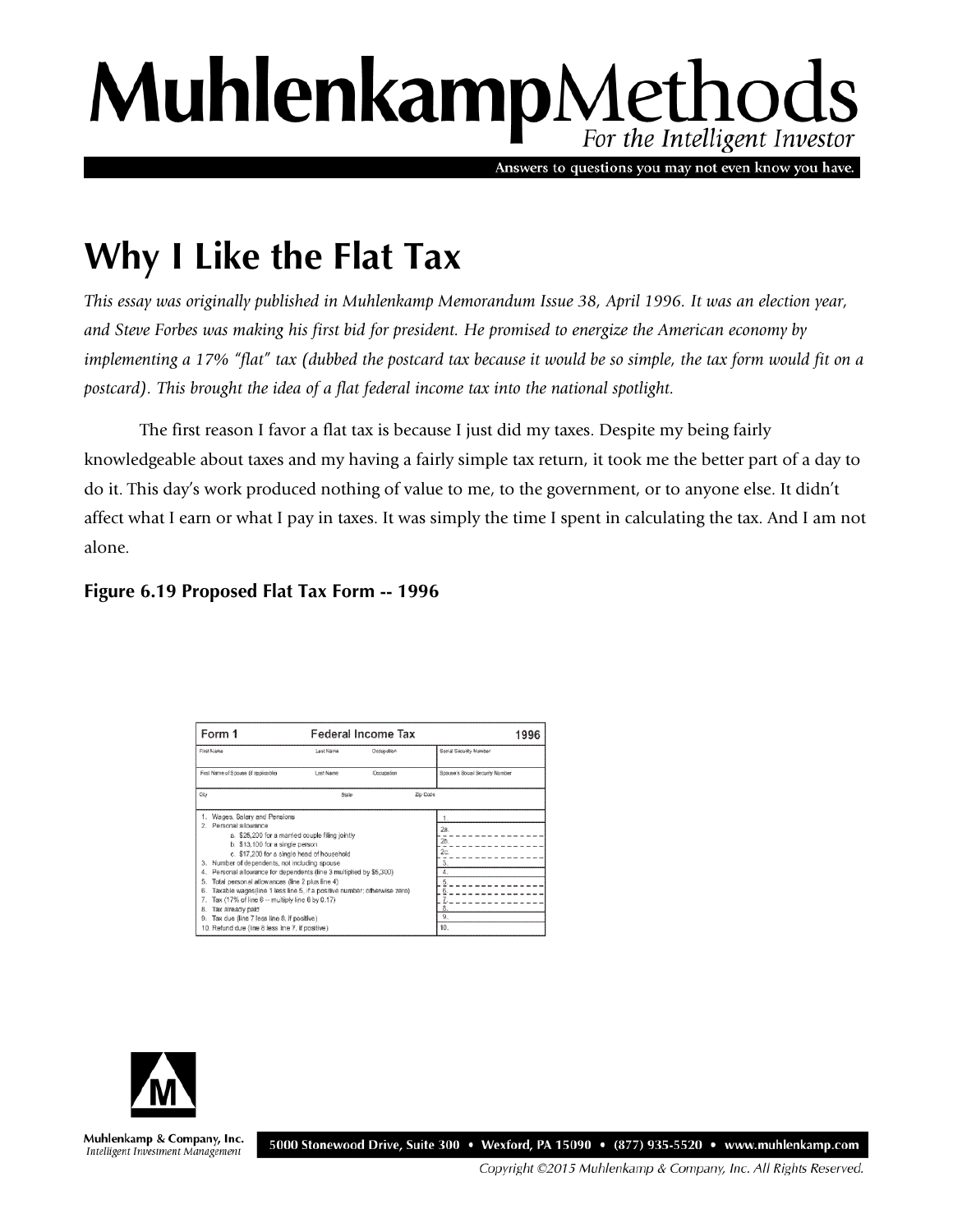The Tax Foundation estimates that in 1994, individuals spent more than 1.8 billion hours and businesses spent more than 3.6 billion hours preparing tax returns. At the simplest level, the IRS notes proudly that it should take taxpayers "only" two hours and 42 minutes to complete the 1040EZ. The instructions for the 1040EZ are 36 pages long. Had we a flat tax, I could have filled out the Proposed Flat Tax Form in 10 minutes.

The second reason I like a flat tax is that it isn't flat. The sales tax is a flat tax. In Pennsylvania the state sales tax rate is 6%. Someone who buys a Cadillac for \$30,000 pays 6% or \$1,800 in tax, twice the \$900 paid by someone else who buys a Chevy for \$15,000. Those who spend more pay more in taxes, at a directly proportional rate. The real estate tax is a flat tax. Each homeowner in an area pays the same rate on the appraised value of their house. Those who live in larger houses pay proportionately more.

But the flat income tax form, previously illustrated, has personal allowances on which the taxpayer pays no taxes, making it a progressive or graduated tax. A family of four with an income of \$36,800 pays no tax. A family of four with an income of \$73,600 would be exempt from paying tax on the first \$36,800, and pay 17% tax only on the remaining \$36,800. This works out to 8.5% of their total income. Similarly, a family of four with an income of \$110,400 would pay 17% on \$73,600; or 11.33% of the total, and so on; see Figure 6.20.

#### **Figure 6.20 Results of Flat Tax on a Family of Four**



*Source: Muhlenkamp & Company, Inc.*



Muhlenkamp & Company, Inc. Intelligent Investment Management

5000 Stonewood Drive, Suite 300 • Wexford, PA 15090 • (877) 935-5520 • www.muhlenkamp.com

Copyright ©2015 Muhlenkamp & Company, Inc. All Rights Reserved.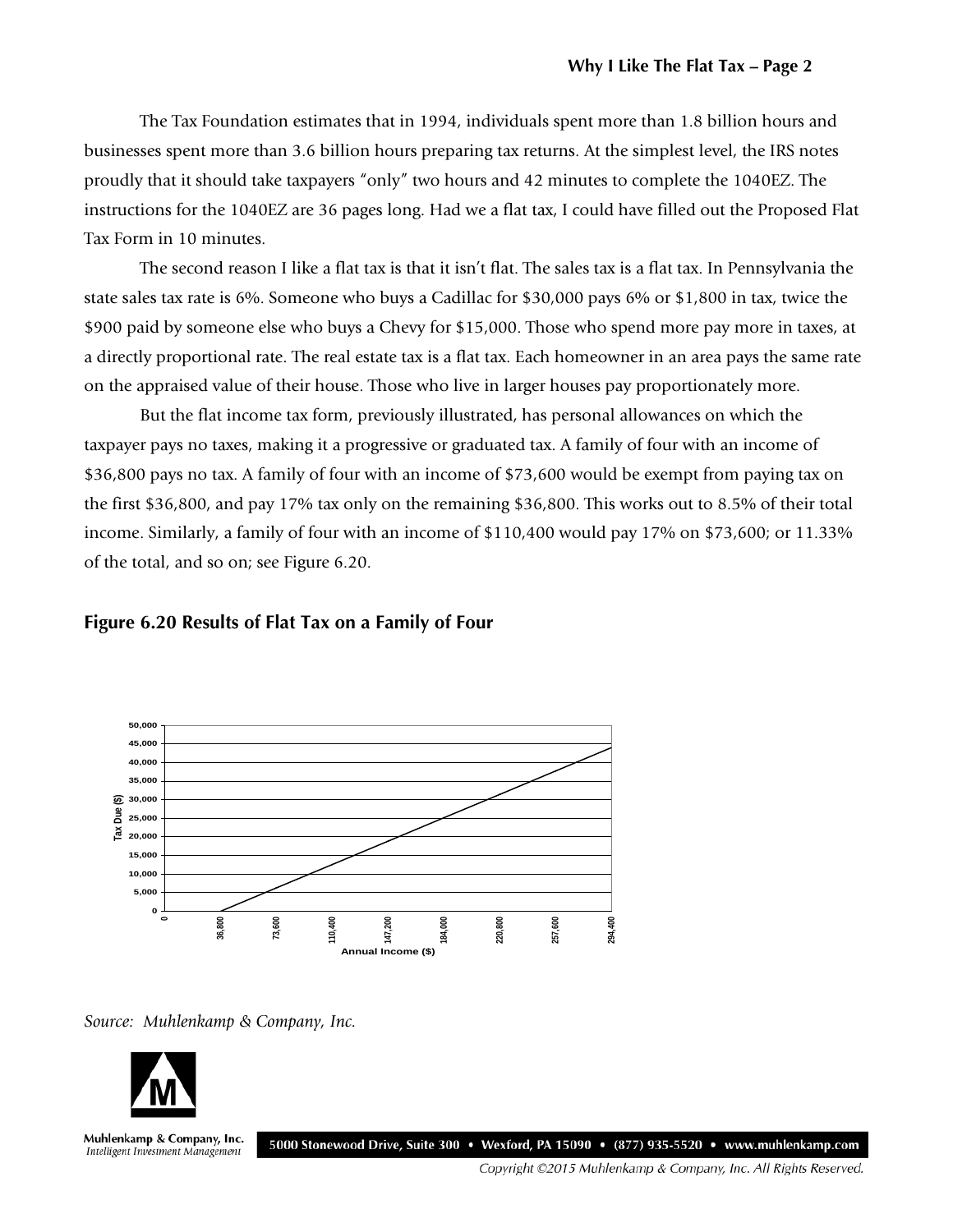But the main reason I like a flat tax is the same reason the politicians don't. When the rules are clear, it's hard for the public to cheat. It is also more difficult for the politicians to write rules making it legal for parts of the public to pay less taxes without cheating. Two hundred years ago, the authors of the *Federalist Papers* warned:

> *It will be of little avail to the people that the laws are made by men of their own choice if the laws be so voluminous that they cannot be read, or so incoherent that they cannot be understood.*

#### The warning remains valid!

The sales tax is simple and straightforward in its calculations. Few people cheat on their sales tax. Real estate taxes are straightforward. Attempts to pay less real estate taxes usually focus on the appraisal, which is the part of the calculation where judgment is involved. But, when tax laws are complicated (the Federal Income Tax Code is over 10,000 pages), it pays to hire lawyers to find exceptions in the law. When tax laws are complicated, it pays to hire politicians to write exceptions into the law.

Following are several common objections to the flat tax.

• The rich won't pay enough taxes.

Folks, the truly rich don't need taxable income, they have assets. They can either live off their assets or invest in municipal bonds, which are exempt from income taxes. Income taxes don't tax the rich; income taxes tax those who are trying to get rich.

• High-income people won't pay enough taxes.

When Ronald Reagan was elected president, the top marginal tax rate was 70%. Because of the rate, many high-income people used various schemes (tax-sheltered investments, salary deferral plans, etc.) to lessen the tax bite. One day I asked two doctor clients how much time they spent being doctors and how much time they spent avoiding taxes. Their response: "We spend about a day a week avoiding taxes." What an incredible waste of time and talent.

After Reagan lowered the top tax rate, the tax avoidance schemes no longer made sense. So the doctors went back to being full-time doctors. They made more money and as a result paid more in taxes than they did before the Reagan tax cuts. So did a lot of other highly productive people, which gave us the strong economy of the 1980s. This strong economy produced tax receipts to the U.S. Treasury much higher than those of the pre-tax-cut era.

Similarly, when the minimum rate on capital gains was 20%, we told our clients to ignore taxes in their investing. More recently, with the help of George H. W. Bush's and Bill Clinton's tax increases,



Muhlenkamp & Company, Inc. Intelligent Investment Management